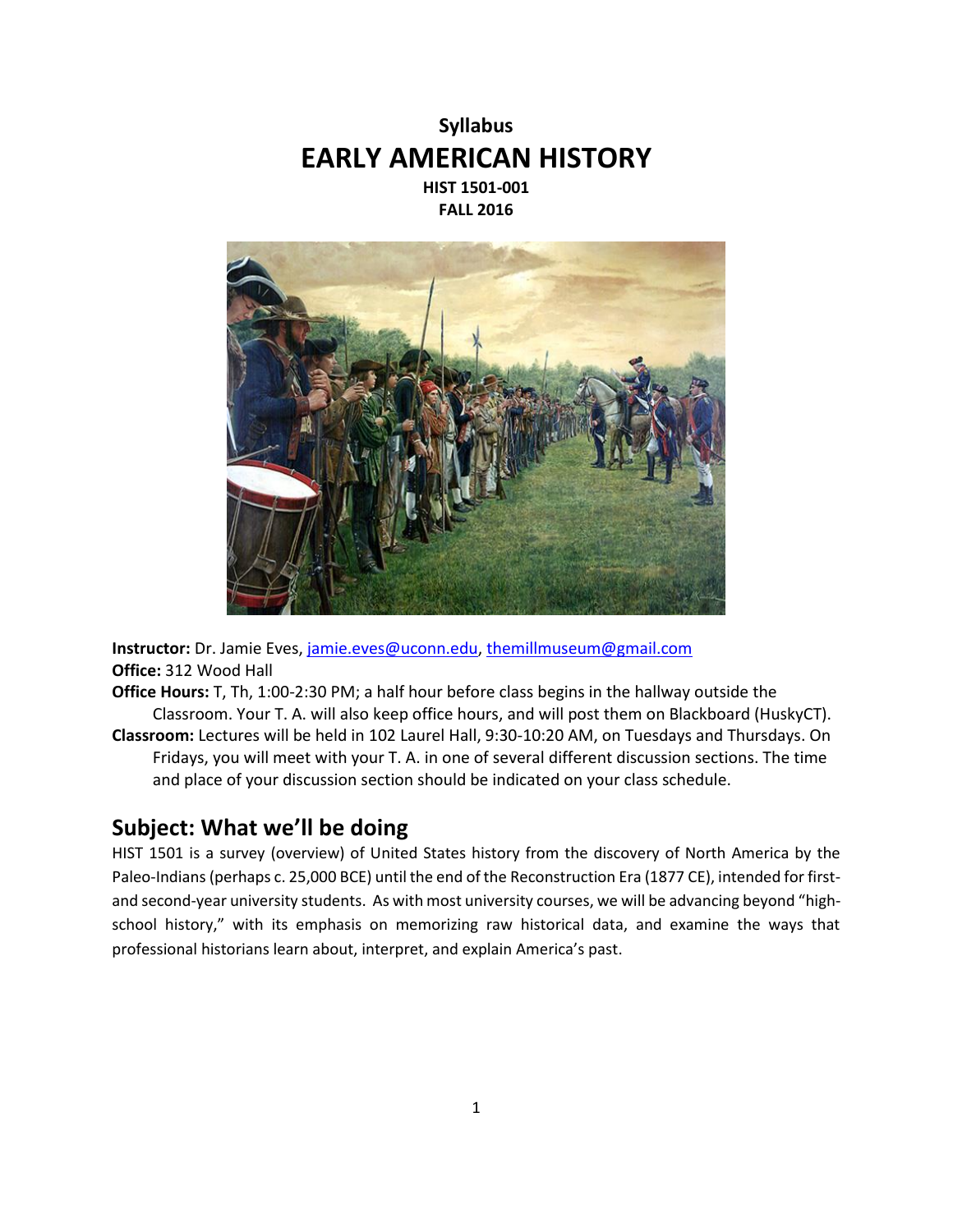# **Objectives: What you'll get out of this**

**1. A structure of early American history:** For those of you who did not learn it in high school (or for those of you who learned it, but subsequently forgot it), HIST 1501 will provide you with the basic structure of American History up to 1877.

**2. Theoretical tools to help you interpret early American history:** Data (facts) are pretty much useless unless you can interpret (analyze) them to figure out what they mean. HIST 1501 will expose you to ways that trained historians have interpreted early American history, and teach you the difference between a fact and an interpretation, and between an interpretation and an opinion. It will also challenge you to evaluate standard interpretations, and to develop new interpretations of your own. Most of what I will do in class is intended to meet this objective. So, let's give you your first lesson:

(a) *Fact:* George Washington (President of the United States, 1788-1796) declined to run for a third four-year term as President.

(b) *Interpretation:* By declining to run for a third term as President, George Washington set a precedent that, in effect, prevented the kind of presidents-for-life that have ruled as dictators in many other post-revolutionary countries.

(c) *Opinion:* George Washington was America's greatest President.

**3. Improved critical thinking skills:** HIST 1501 will help you improve your ability to think critically about complex subjects.

**4. Meet requirements:** HIST 1501 meets several important University and/or major requirements. It also meets the State of Connecticut requirement for a U. S. History survey course for public school teacher certification.

**5. Preparation for future study:** HIST 1501 will prepare you for the further study of early American history, whether as a student in advanced courses here at the University or on your own. **6. Learning to think and behave like a professional:** HIST 1501 will introduce you to the ways that

professional historians practice their discipline. To this end, I will be requiring you to do certain things the way that professionals do them, such as (for example) typing (rather than handwriting) your take-home assignments.

# **Method: How all this happens**

To achieve these outcomes, we will use a variety of learning strategies, including analytical lectures, narrative lectures (storytelling), guided discussions, reading and reflecting on the interpretations of academic historians, examining primary sources, completing weekly assignments, writing in-class essay exams, and writing take-home papers. The reason for using multiple strategies is that not everyone learns things the same way. Some of you will respond best to discussions, others to lectures, and yet others to rolling up your sleeves and writing your own interpretations. Using a variety of methods gives all of you a chance to learn.

On Tuesdays and Thursdays, the entire class will meet here together. I will present broad overviews, using empirical data to argue for (or against) various historical interpretations. I have not assigned a narrative text to go along with these "lectures" (or stories, if you will), because narrative texts are very expensive and – truth to tell – most students don't bother to read them, anyway. But that means that if you miss class, you miss important material. Missing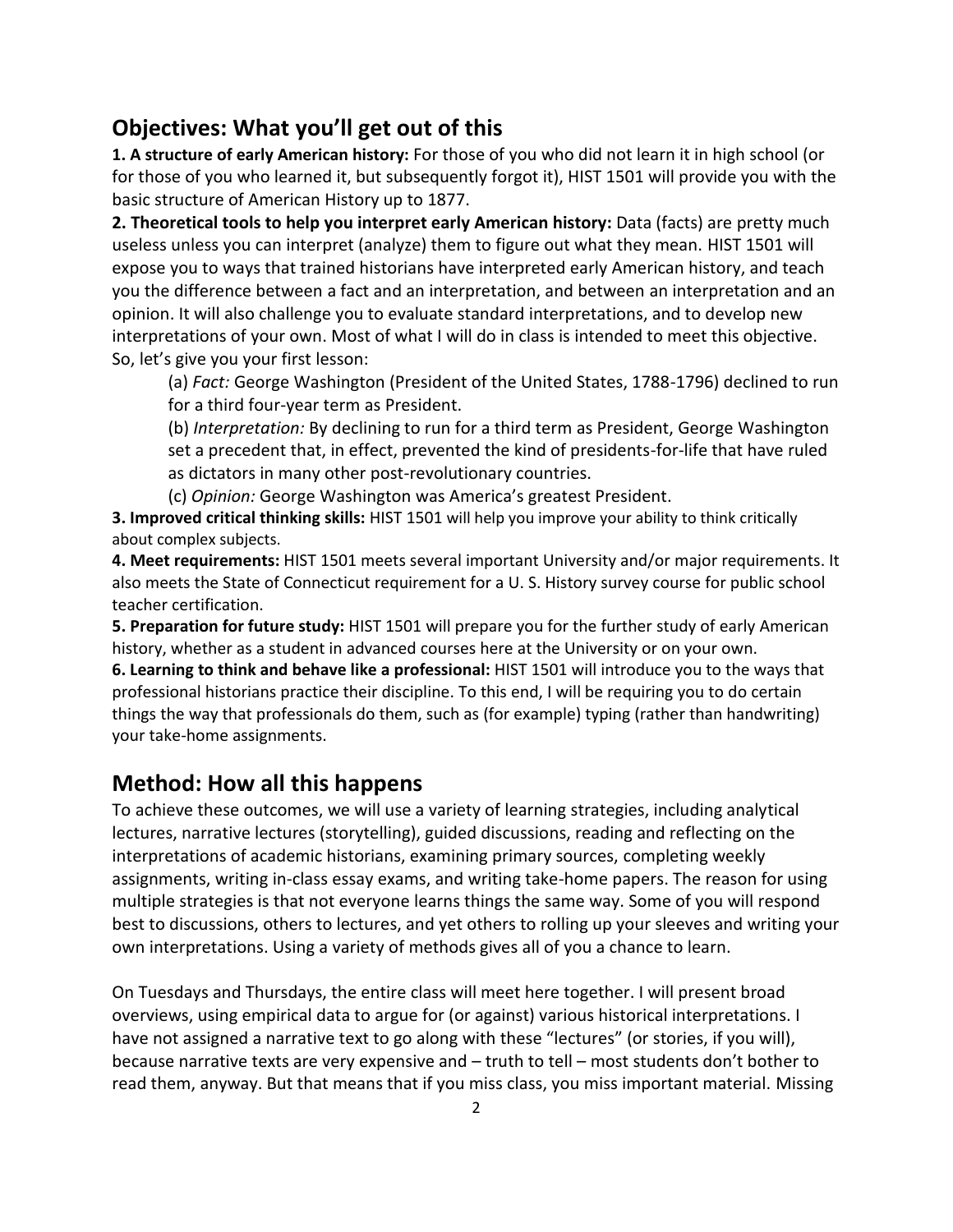important material almost always has an impact on students' grades. (And by the way, any student who asks me, "Did we do anything important in the class I missed?" will earn a withering stare, the reply "Everything we do in class is important," and a letter-grade deduction.)

On Fridays, you will meet in separate discussion groups with your T. A. (teaching assistant). These Friday discussions will be built around specific reading assignments that will be either posted on Blackboard (HuskyCT), or which you can look up using an online tool called JSTOR. (Your T. A. will teach you how to use JSTOR.) You will hand in a take-home assignment at each Friday discussion, designed to prepare you to participate in the class conversation. The T. A.'s are senior graduate students in the University's History Department, and consequently are trained historians. They know their stuff.

The T. A.'s will be the grading all assignments and exams.

By listening and taking notes in class, participating in class discussions, completing the reading assignments on time, handing in the writing assignments on the days they are due, and thinking critically about the material, you will be prepared to make active, informed, and thoughtful contributions – both verbally and in writing – skills that will serve you throughout your study at the University, and beyond.

# **Required readings: The tools we'll use to do this**

There are no textbooks for this course. Instead, the following readings are available on Blackboard (HuskyCT) or JSTOR.

- 1. *Navajo Creation Myth: The Story of the Emergence* (excerpts)
- 2. "A History of Jamestown," including video "Merchants of Virginia," http://www.historyisfun.org/jamestown-settlement/history-jamestown/
- 3. Mayflower Compact
- 4. John Winthrop, "A Model of Christian Charity"
- 5. Anne Bradstreet, "Dialog Between Old England and New"
- 6. Moses Rischin, "Creating Crevecoeur's 'New Man': He Had a Dream" (1981) JSTOR
- 7. Declaration of Independence
- 8. Articles of Confederation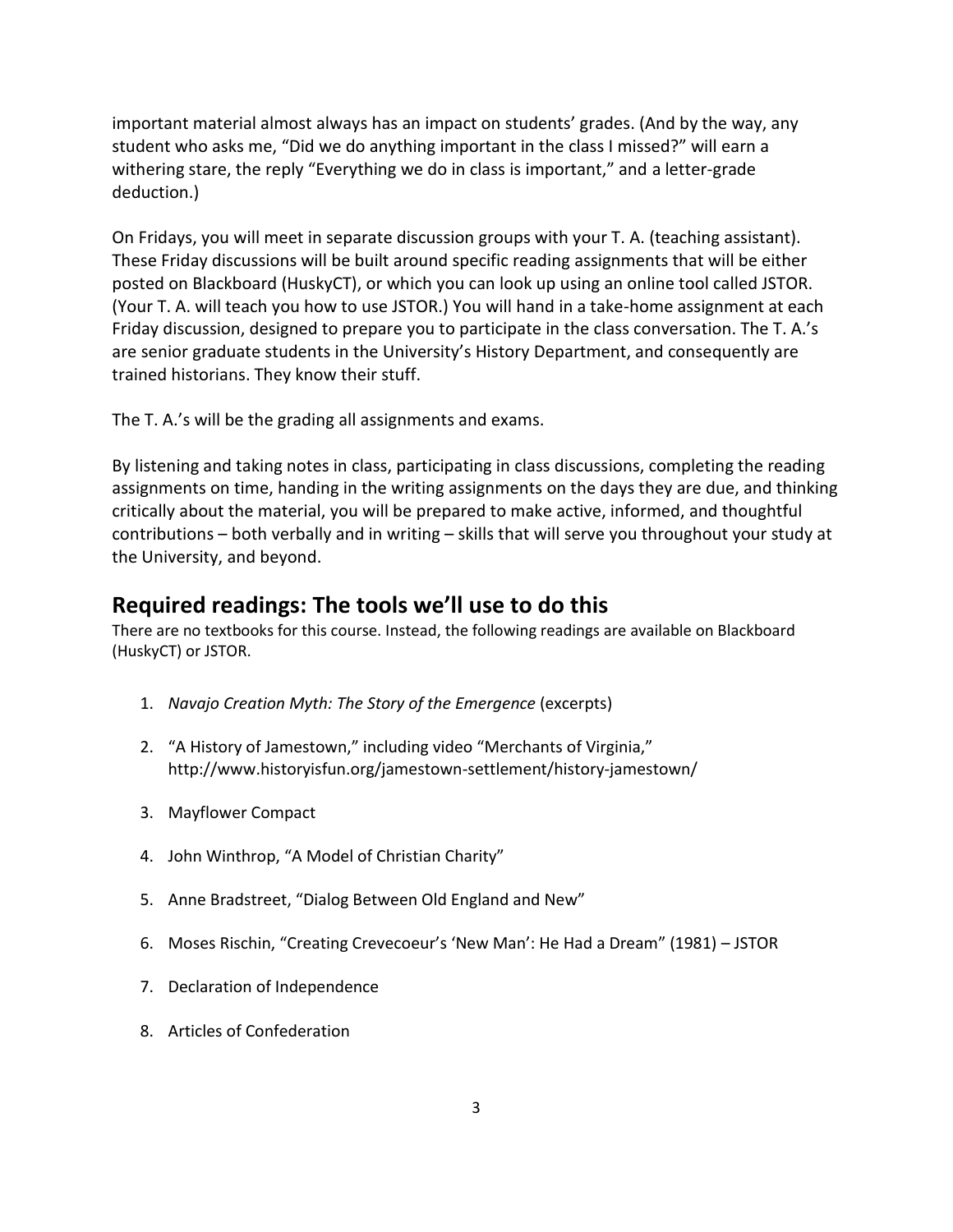- 9. Joel Perlmann, et al., "Literacy, Schooling, and Teaching Among New England Women, 1730- 1820" (1997) – JSTOR
- 10. James Fennimore Cooper, *The Pioneers* (excerpt)
- 11. Nathaniel Hawthorne, *The House of the Seven Gables* (excerpt)
- 12. Lydia Maria Child, "Home and Politics"
- 13. Jamie H. Eves, *A Valley White with Mist: Settlers, Nature, and Culture in a North Woods River Valley, 1800-70* (2005) (excerpt)
- 14. Declaration of Sentiments
- 15. Tables: Industrialization in the Antebellum North
- 16. Harriet Hanson Robinson, *Loom and Spindle* (excerpts)
- 17. Harriet Jacobs, *Incidents in the Life of a Slave Girl* (excerpts)
- 18. Frederick Douglas, "What to the Slave Is the Fourth of July?"
- 19. Abraham Lincoln, "Gettysburg Address"
- 20. Abraham Lincoln, "Second Inaugural Address"

# **Practice and assessment: Helping you test yourself and improve**

## *Class participation (10%)*

You will actively participate in class discussions. Participation is worth 10% of your grade, and will be based on both the quantity and quality of your verbal comments. The responsibility for participating is yours, and you are advised to enter into the discussion as often as you can. You may always discuss any special problems with me or your T. A. during office hours.

### *One-page Essays (20%)*

You will complete ten short, one-page essays based on reading assignments, each worth 2% of your grade.

### *Take-home Essays (20%)*

You will write two longer take-home essays. The purpose of each essay is to examine an historical event covered in class. Each essay will be worth 10% of your semester grade. Your essays should be typed, double spaced, and approximately five pages long, using standard one-inch margins and an eleven-point Times New Roman font, which is the default setting for Microsoft Word. (You should realize that it is more difficult to write a good short essay than a good long essay, and thus you are advised to write more than one draft.) Late essays will be penalized one-half letter grade for each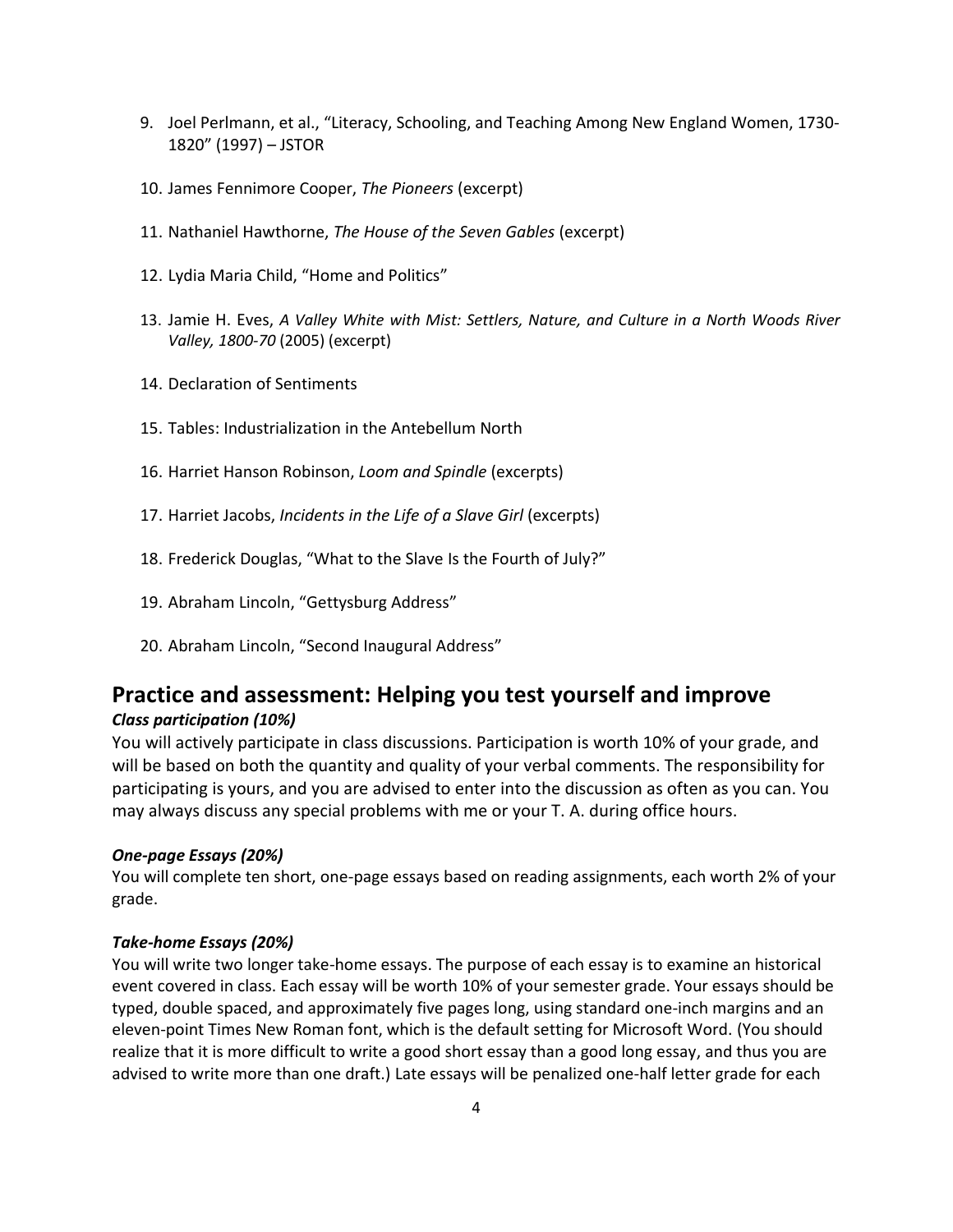class day they are late. (Exceptions may be made if you can present empirical evidence of a genuine emergency. The acceptance of any and all such excuses is solely up to your T. A. or me. Papers delivered by any means other than handing them to your T. A. during class are at your risk. Balky, unreliable word processors and printers are your problem, not ours. For learning purposes, I ask that you base your papers solely on class materials – please do not use any outside sources unless your T. A. has given you permission to do so. For each paper, a big part of your task is to demonstrate that you have actually mastered all of the relevant class material. For every quote, idea, example, or fact from the readings that you use, you must cite the page number in the reading where that quote, idea, example, or fact can be found. Further instructions may be given in class.

Take-home essay topics:

- 1. Do you think that the American Revolution fits Crane Brinton's model of revolutions? Defend your position with material covered in class.
- 2. Write an essay titled "A Tale of Two Harriets," where you compare and contrast the lives and experiences of Harriet Hanson Robinson (and New England "mill girls" in general) and Harriet Jacobs (and Southern slave girls and women in general), based on class readings.

## *Examinations (50%)*

You will take two exams, a midterm exam (worth 20% of your semester grade) and a two-hour final exam (worth 30% of your semester grade). I will post study guides in advance on Blackboard (HuskyCT). You will be allowed to bring one 8  $\frac{1}{2}$  x 11" sheet of paper with notes to each exam, which you will hand in with the exam.

### *Extra Credit*

There will not be any extra credit assignments in this course.

## **Instructor: Who am I?**

My name is Jamie Eves, and I have been teaching history for more than thirty years. I have a Ph.D. in American History from the University of Connecticut, as well as an M. A. in American History from the University of Maine. My research specialties are eighteenth- and nineteenthcentury American environmental history, the rise and fall of the American textile industry, the history of New England, and public history – although over the years I have taught more than a dozen different subjects. My doctoral dissertation was a study of the interrelationship of nature and culture in the Piscataquis River Valley in northern Maine, 1760-1870; my M.A. thesis traced a migration of farm families from Cape Cod in Massachusetts to the lower Penobscot River Valley in Maine, 1760-1820. I am also the Director of the Windham Textile and History Museum in Willimantic, CT, and an official town historian of Windham, CT. Most of my published articles have been about Maine and Connecticut history – some have appeared in professional history journals, while others have been in publications aimed more at popular audiences. I was drawn to history by a love of the narrative form, and I try to emphasize good storytelling in all my classes. I believe that history belongs to the people, and that everybody has a right to know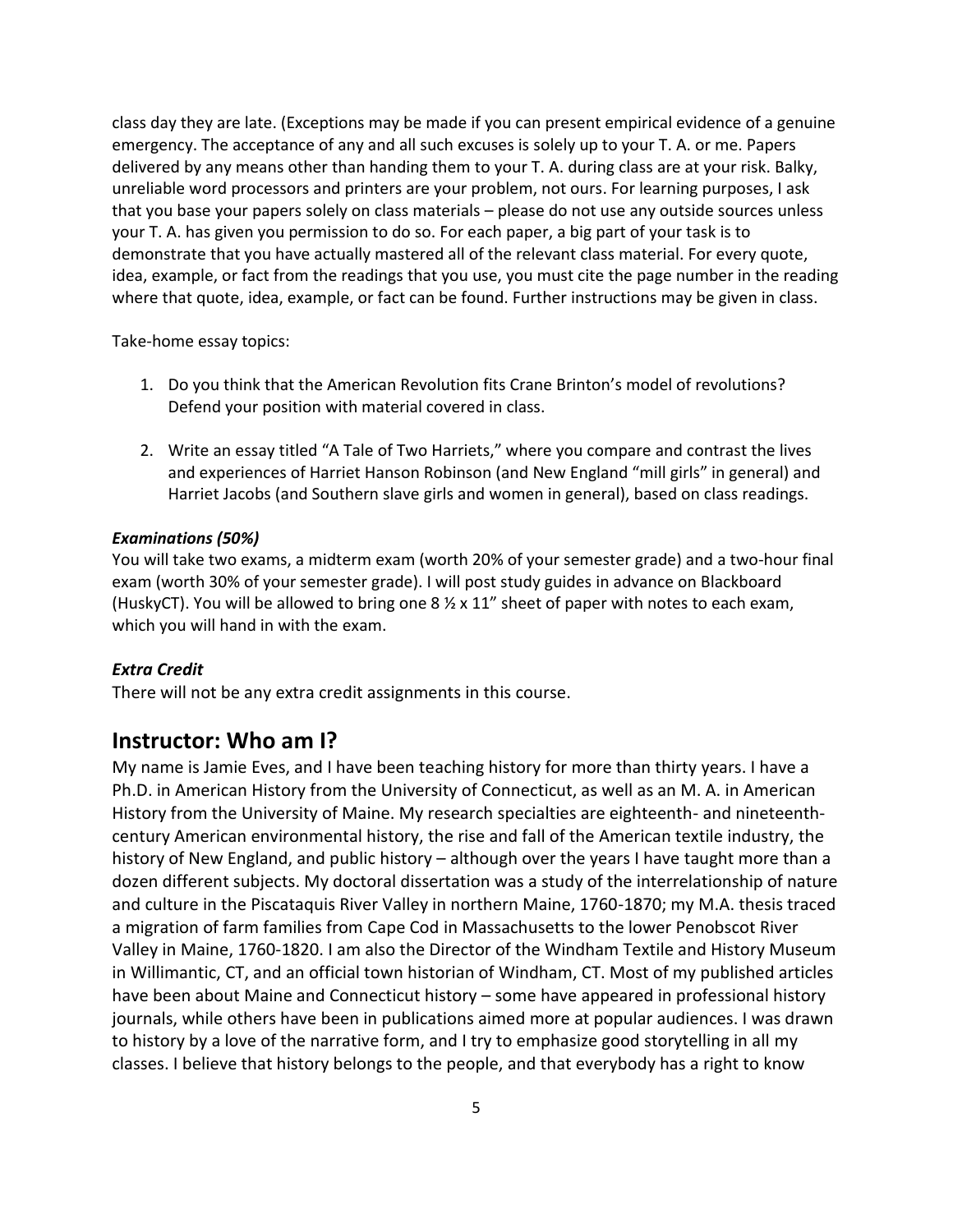their history – that history has to accessible, readable, local, and affordable. I am particularly annoyed at "junk history" – history that is inaccurate, oversimplified, and/or bent towards some political, religious, or philosophical agenda. I am a husband, father, and grandfather. I am on Facebook, and post a lot of local history content on the Museum's FB page; you are more than welcome to "like" the Museum. Like most professional historians, most of what I do is easily available to the public at little or no cost. If you want to see some of the history I have written, check out the web site of the Windham Textile & History Museum [\(www.millmuseum.org\)](http://www.millmuseum.org/) – most of the history content posted there is mine. My doctoral dissertation is shelved in Babbidge Library, in the sub-basement, where I suspect it is nibbled by giant mutant rats. I have published articles in *Technology and Culture*, *Connecticut History*, and *Maine History*, and book reviews in a variety of journals. I'm also pretty sure that you can read all about me on ratemyprofessor.com.

# **Schedule: What you need to do for each class**

## UNIT I: COLONIAL AMERICA

- 08/30 Introduction to the Course.
- 09/01 Lecture: On the Back of a Turtle: The Peopling of Precolumbian North America.
- 09/02 Discussion: Introduction to Class Discussions
- 09/06 Lecture: The Neolithic Revolution in North America.
- 09/08 Lecture: The Columbian Exchange and the Spanish Century.
- 09/09 Discussion: **Read:** *Navajo Creation Myth: The Story of the Emergence* **(excerpts).** *One-page essay topic: What role did gender play in Navajo culture?*
- 09/13 Lecture: The Fall of Tsenacommacah and the Founding of Virginia.
- 09/15 Lecture: The Fall of Tsenacommacah and the Founding of Virginia.
- 09/16 Discussion: **Read: "A History of Jamestown" and watch video "Merchants of Virginia."** *One-page essay topic: How does the "traditional" history of the Jamestown settlement, as shown on the website, differ from the interpretation presented in class?*
- 09/20 Lecture: The Great Migration and the Founding of Colonial New England.
- 09/22 Lecture: The Puritan Hegemony.
- 09/23 Discussion: **Read Mayflower Compact, "A Model of Christian Charity," and "Dialog Between Old England and New."** *One-page essay topic: According to Winthrop and Bradstreet, why did Puritans migrate to North America?*
- 09/27 Lecture: The Six Cultural Hearths of Colonial British North America.
- 09/29 Lecture: From Colony to Province.
- 09/30 Discussion: **Read Moses Rischin, "Creating Crevecoeur's 'New Man': He Had a Dream."** *One-page essay topic: According to Crevecouer, how did Americans differ from Europeans?*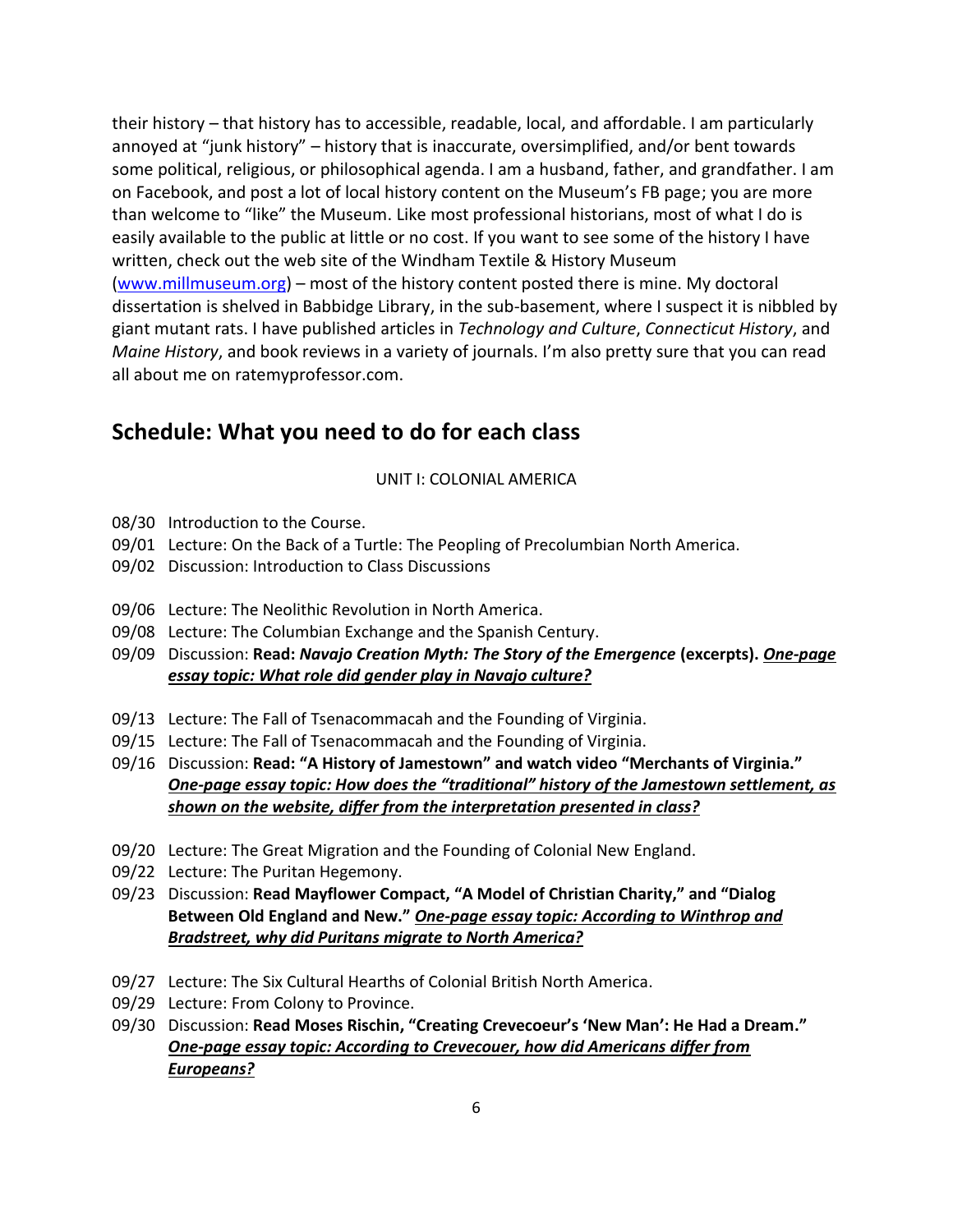## UNIT II: THE AMERICAN REVOLUTION

- 10/04 Lecture: William Phipps, George Washington, Benjamin Franklin, Israel Putnam, and the Crucible of War.
- 10/06 Lecture: Towards a Theory of Revolutions.
- 10/07 *Midterm Exam***.**
- 10/11 Lecture: The American Revolution: The Reform Stage.
- 10/13 Topic: The American Revolution: The Reform Stage. [There will not be class on this date; instead, I will leave you an online reading assignment.]
- 10/14 Discussion: **Read: Declaration of Independence.** *One-page essay topic: How could the Declaration of Independence have been used to help create a revolutionary coalition?*
- 10/18 Lecture: The American Revolution: The Radical Stage.
- 10/20 Lecture: The American Revolution: The Radical Stage.
- 10/21 Discussion: **Read: Articles of Confederation.** *One-page essay topic: How did the Articles of Confederation differ from the Constitution?*
- 10/25 Lecture: The American Revolution: The Reactionary Stage.
- 10/27 Lecture: The American Revolution: The Reactionary Stage.
- 10/28 Discussion: **Read: Joel Perlmann, et al., "Literacy, Schooling, and Teaching Among New England Women, 1730-1820."** *One-page essay topic: Did the Revolution bring any changes in women's education?*

## UNIT III: THE EARLY REPUBLIC

- 11/01 Lecture: Jefferson, Hamilton, and the Early Republic.
- 11/03 Lecture: The War of 1812 and the American Renaissance.
- 11/04 Discussion: **Read: Excerpt from** *The Pioneers***, excerpt from** *The House of the Seven Gables***, and "Home and Politics."** *First take-home essay due.*
- 11/08 Lecture: The Story of Nancy and Tom: Westward Expansion.
- 11/10 Topic: The Age of Jackson. [There will not be any class on this date; instead, I will leave you an online reading assignment.]
- 11/11 Discussion: **Read: Jamie H. Eves,** *A Valley White with Mist: Settlers, Nature, and Culture in a North Woods River Valley, 1800-70* **(excerpt).** *One-page essay topic: In what ways could frontier settlement be viewed as a bioinvasion?*
- 11/15 Lecture: A Gneiss Prospect: The Industrial and Market Revolutions.
- 11/17 Lecture: A Gneiss Prospect: The Industrial and Market Revolutions.
- 11/18 Discussion: **Read: Industrialization tables, excerpts from** *Loom and Spindle,* **and the Declaration of Sentiments.** *One-page essay topic: What was the impact of education, literature, and politics on the "mill girls"?*

THANKSGIVING VACATION